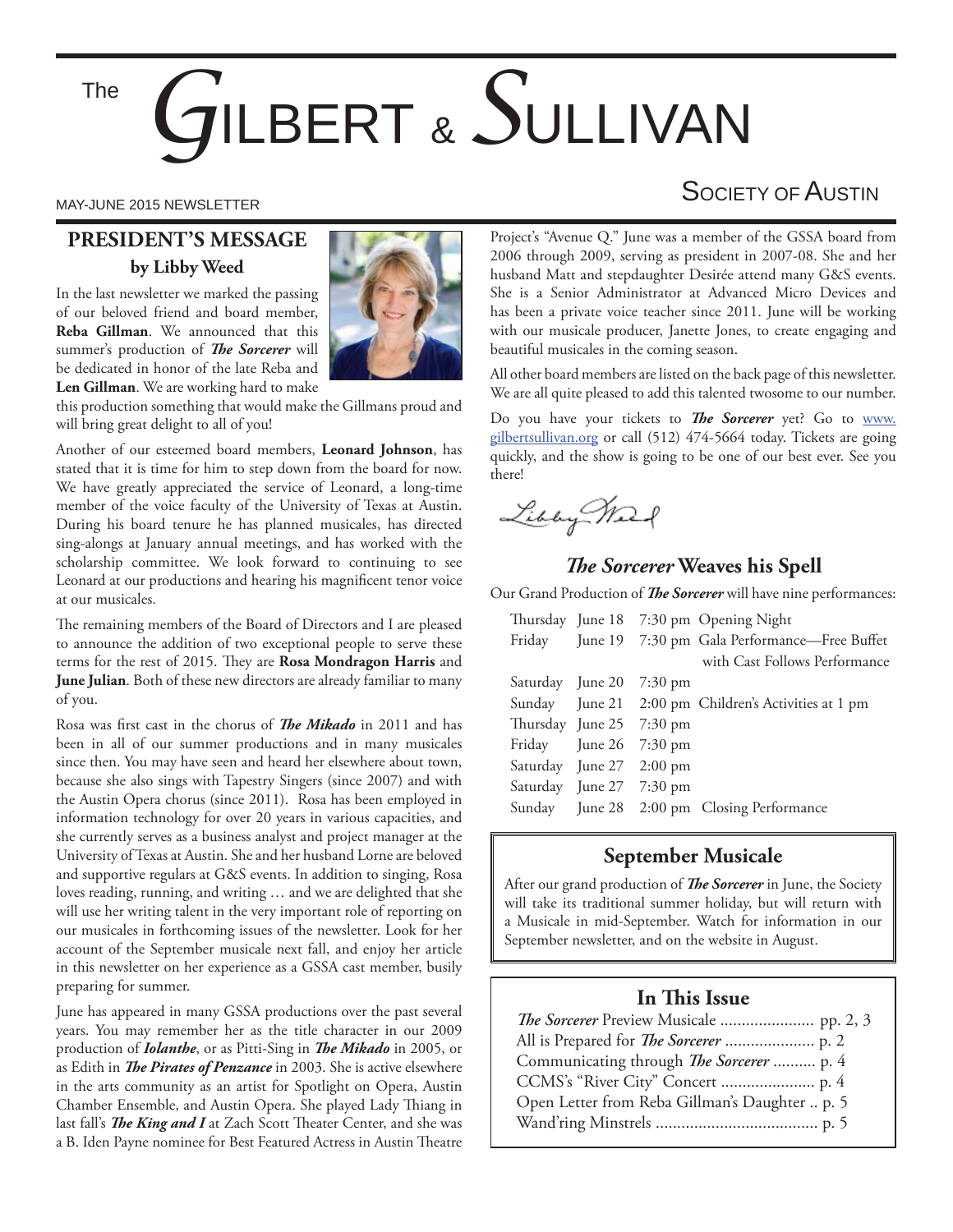#### **Magic and Muggles: The Sorcerer Preview Musicale by Sue Ricket Caldwell**



On Sunday, May 17, nearly 200 of us gathered at the Dell Jewish Community Center, our first time at this venue, to preview music from this summer's Grand Production of *The Sorcerer*. Janette Jones (Mrs. Partlet in *The Sorcerer*) reimagined the selected songs to fit with a more recent tale of magic, that of Harry Potter, and transformed the cast appropriately. She appeared as Professor Sprout, complete with mandrake.

**Brett Bachus** was Professor Flitwick (who knew Flitwick could play piano?). **Andy Fleming**, who conducted the chorus, was Neville Longbottom.

The Master of Ceremonies for the program was guest magician Chris Walden as Professor Ravencraft. The professor began by "testing" the audience members to assure that they were ready to begin a year at Hogwarts. The Professor found his students able indeed, as they selected a card that matched what he held, or read from a page that was locked in a box held by another "student." He amazed us with his quest to learn a trick involving 1, 2, 3, 4, 5, 6 cards....

Then Professor Ravencraft set the stage for the musical selections. He introduced the Hogwarts students gathering for the feast on the first day of school, and all sang, "Now to the banquet we press" from Act I. Then he described the problems of Harry Potter, which Harry (**Julius Young**, who is Dr. Daly in *The Sorcerer*) bemoans in, "Time was when love and I were well acquainted." Of course, we know Harry is loved by Ginny Weasley (**Patricia Combs**, Constance); her feelings are perfectly captured in "When he is here." The Professor reminded us of the danger in a wizarding school that someone might make use of a love potion, and all sang, "Why, where be oi?"

The Yule Ball became the setting for "Welcome joy" bringing together pink-umbrella-toting Rubeas Hagrid (**David Fontenot**, Sir Marmaduke Pointdextre) and Madame Maxime (**Lisa Alexander**, Lady Sangazure). Harry Potter, disappointed at not taking Cho Chang to the ball, sang, "Oh, my voice is sad and low." Hermione Granger (**Alexandra Reilman**, Aline) rejoiced in her date with Viktor Krum in, "Oh, happy young heart." Ron Weasley (Holton Johnson, Alexis) is afflicted by a love potion intended for Harry; the feeling of love is aimed at a young woman ... or maybe Scabbers the rat.

One song we enjoyed will not be in the summer production. It is known as the lost aria of Lady Sangazure; frequent GSSA pianist Jeanne Sasaki arranged a melody for "In days gone by," Madame Maxime's words of wisdom to Fleur. Then came the wedding of Bill Weasley (Danny Castillo) and Fleur Delacour (Leann Fryer), officiated by Gilderoy Lockhart (Jay **Young**), as all sang, "All is prepared." But the wedding was interrupted by the news of terrible events in the wizarding world. Lord Voldemort (**Arthur DiBianca**, John Wellington Wells, family sorcerer) calls upon dark magic in "Sprites of earth and air." During the final battle against Voldemort, Ron and Hermione must journey to the Chamber of Secrets. They express their hope for a future together in "Oh love, true love." At last, Voldemort is vanquished and the survivors celebrate with another

feast in "Now to the banquet we press" from Act II.

I must mention that the chorus members all assumed Harry Potter characters: **Maurine McLean** was Professor McGonagall. **Evan Kelley** was Professor Snape. **Rosa Mondragon Harris** was Professor Trelawney. **Glenn Russell** and **David Treadwell** were twins Fred and George Weasley, while **Michelle Vanecek** and **Patrick Wright** were their parents, Molly and Arthur. **Susan Meitz** was Dolores Umbridge. **Natalya Shelburne** was Lavender Brown. **Sarah Steele** was Luna Lovegood. **Abigail Stokley** was Nymphadora Tonks. **Ian Stilwell** was Mad Eye Moody. **Jamieson Taylor** was Moaning



*Professor McGonagal sorts Hermione into Gryffi ndor*

Myrtle. **Brittany Trinité** was Bellatrix Lestrange. **Daniel Kregel** (Hercules, a speaking part in *The Sorcerer*) came as Colin Creevey, and took pictures from every vantage point.

At the conclusion, GSSA President **Libby Weed** thanked all the performers. She invited us all to come to *The Sorcerer* in June. Then the audience joined the cast in the third singing of "Now to the banquet we press," and we all moved to the next room for our banquet. That room featured four tables, each decorated for one of the houses at Hogwarts, all filled with delicious treats. It was wonderful to mingle with old frieinds and new. We saw **Enid** and **Gary Hallock** (Lady Sangazure and the Notary) and **Rosemary**  Russell-Vines (Constance), all from the 1977 GSSA production of *The Sorcerer* in which I was a chorus girl. We also saw friends **Will Mannis**, an amateur magician, and his wife **Heather Poggi-Mannis**, who says she "does not magish;" it was their first visit to a GSSA musicale, and they said they loved the way the musicale was adapted for Harry Potter folks. A delightful end to a highly entertaining afternoon!

#### All Is Prepared for *The Sorcerer* **by Rosa Mondragon Harris**

The cast of *The Sorcerer* convened for their first rehearsal on March 8, soon after auditions were held. This eagerly awaited gathering, the first full read-through of the upcoming show, is always filled with newness and excitement. Familiar and fresh faces alike greet each other, and enthusiasm fills the air as the cast delves into the score. As a fairly new Savoyard myself, I know I can always trust that a work by Gilbert



and Sullivan will bring me into a world of humor and interest. Time and again, Gilbert's libretto fused with Sullivan's melodies do not disappoint! In just a few musical rehearsals, the chorus solidifies its sound and the principal actors bring nuances to their roles.

During the May 5 music rehearsal at Genesis Presbyterian Church, the cast had quite an experience during a heavy Texas thunderstorm. About a half-hour into the rehearsal, **Patricia Combs**, our Constance, had just begun singing the recitative to her aria when the rehearsal hall lit up with a lightning flash followed by the shake of what felt like a strike close by. The hall went dark. After taking just a couple of minutes to compose themselves, members of the resourceful cast, Jeffrey Jones-Ragona, our music director, and Karl Logue, our rehearsal pianist, took out their mobile phones, flipped on their flashlight apps, and continued singing through the first act as planned. What dedication! To ensure the safety of the cast, the rehearsal was abbreviated to allow members to get home before the storm worsened. It was later confirmed that lightning had struck a nearby transformer, causing the power outage. However, one had to wonder: could this have been the work of John Wellington Wells, giving us a preview of what's to come this summer in *The Sorcerer*?

At press time, the cast of *The Sorcerer* has just completed musical rehearsals with Jeffery and we anticipate the arrival of Ralph **MacPhail, Jr.** in Austin to begin our staging of the show May 21. During staging, the cast and director put the pieces of the puzzle together—music with movements, dialogue with expressions. Thus, the anticipation of performing the show in front of an audience grows stronger with each rehearsal. In just a few weeks, our hard work will be shared with the Austin community. The cast is looking forward to bringing you on a delightful journey through Ploverleigh this June!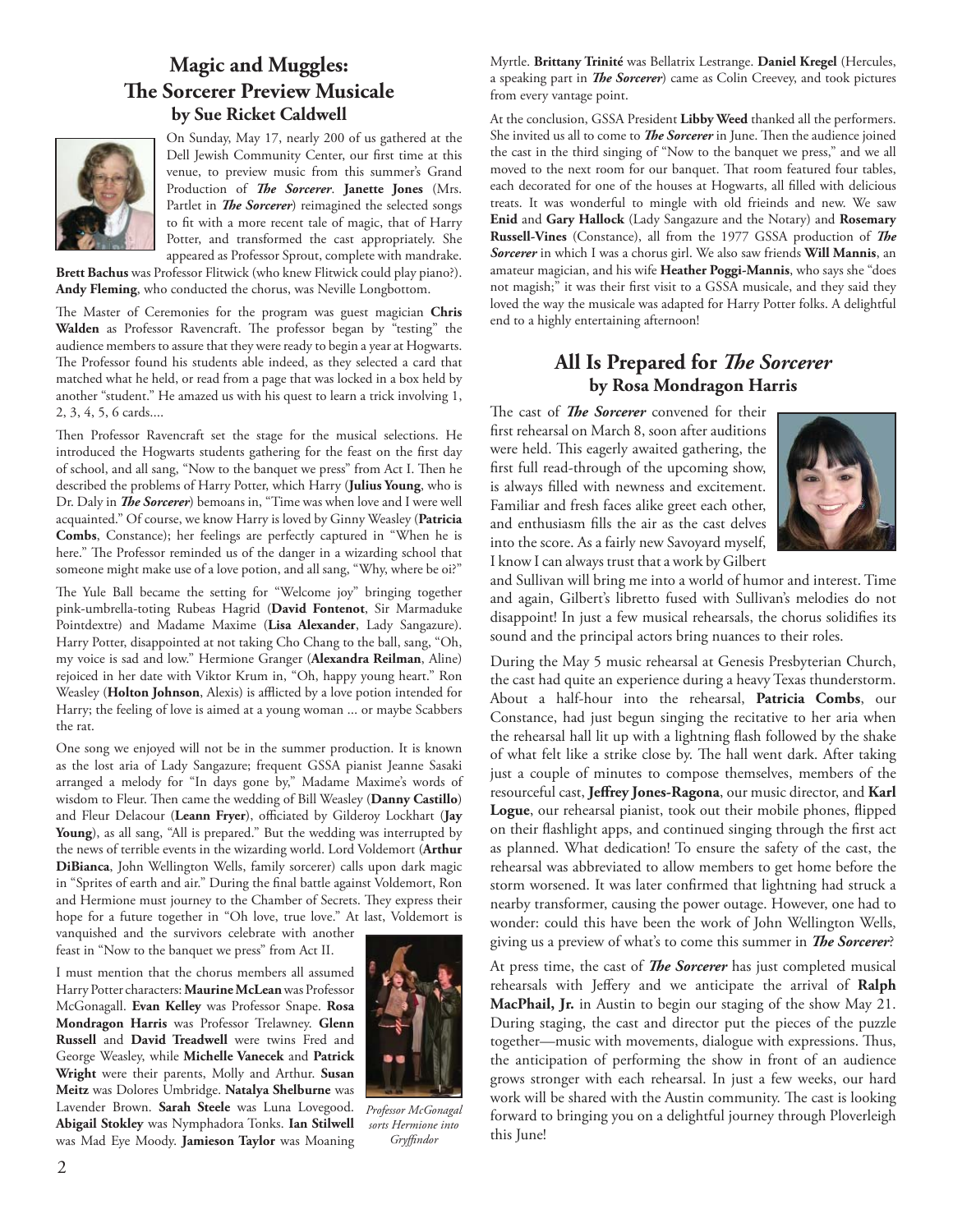#### "Magic and Muggles: The Sorcerer Preview Musicale"

 *photos courtesy Steve Schwartzman see more at* **gilbertsullivanaustin.smugmug.com**



*Professor Ravencraft* (Chris Walden) *was Master of Ceremonies*



*Harry's greatest fan, Colin Creevey* (Daniel Kregel)



*Professors Flitwick* (Brett Bachus) *and Sprout* (Janette Jones)



*Neville Longbottom* (Andy Fleming) *is destined to become a Herbologist*



*Harry's nemesis at Hogwarts is Professor Snape* (Evan Kelley)



*evil Ministry witch Dolores Umbridge* (Susan Meitz)



*Fleur Delacour* (Leann Fryer) *and Bill Weasley* (Danny Castillo) *sign their marriage contract*



*identical twins (l-r) George and Fred Weasley* (Glenn Russell and David Treadwell) *have swapped shirts to add to the confusion*



*Hermione Granger* (Alexandra Reilman, *left*) *fi ghts Lavender Brown* (Natalya Shelburne) *for Ron Weasley* (Holton Johnson) *Lord Voldemort* (Arthur



*Hagrid* (David Fontenot) *courts Madame Maxime* (Lisa Alexander)



*Harry Potter* (Julius Young) *is unaware of the adoration from Ginny Weasley* (Patricia Combs)



*Moody* (Ian Stilwell)



*Hogwarts ghost Moaning Myrtle* (Jamieson Taylor)



DiBianca) *frightens all*



*death eater Bellatrix Lestrange*  (Brittany Trinité) *has the dark mark tattooed on her arm*



*Arthur Weasley* (Patrick Wright) *and the elegant Gilderoy Lockhart* (Jay Young)



*Luna Lovegood* (Sarah Steele) *sports radish earrings; Nymphadora Tonks*  (Abigail Stokeley) *today has purple hair*



*(l-r) Professors Trelawney* (Rosa Mondragon Harris) *and McGonagall*  (Maurine McLean) *and Molly Weasley*  (Michelle Vanecek)



*retired Auror Mad-Eye*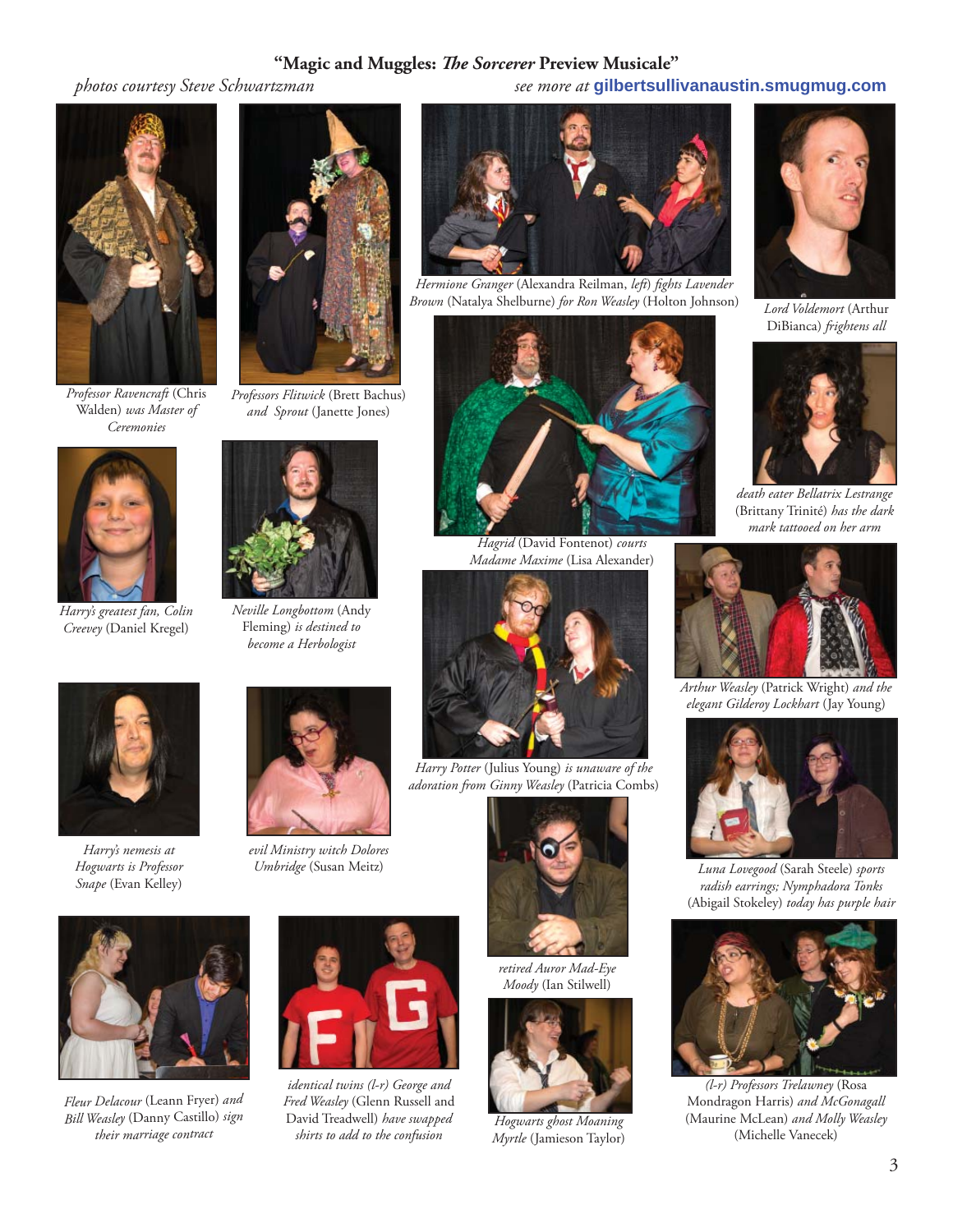#### **Communicating through** *The Sorcerer* **by Ralph MacPhail, Jr.**



The Gilbert & Sullivan Society of Austin is in the business of entertaining audiences. This is perhaps a self-evident truth, along with another that says that entertainment may be but one of the goals of a theatrical production; others might include teaching, persuading, or even provoking an audience into action.

But rather than explore these various goals,

it occurred to me that whatever is accomplished through theatrical performance can only happen through *communication*, and that virtually all of the decisions Jeffrey, Bill, and I and our friends and colleagues on the artistic staff have been and will be making in preparation for *The Sorcerer* relate to that "C word."

Gilbert's primary vehicle of communicating is of course the written word. Through his lyrics and dialogue, skillful actors, under reasonable direction, communicate much: emotions, thoughts and ideas, and relationships to name but several. In his libretto for The Sorcerer, diction (in terms of not only clarity but also effectiveness of the spoken word) tells us much about the characters, and allows us (for instance) to distinguish between the social levels of the lord of the manor Sir Marmaduke Pointdextre, the lowly Mrs. Partlet, and the tradesman-sorcerer John Wellington Wells. In Act II, Gilbert even writes a chorus lyric in dialect, a rarity in his libretti. Generational differences are amusingly sketched when Alexis and Aline's rapturous greeting of one another is contrasted with their parents' Victorian reserve.

In addition to dialogue and lyrics, Gilbert uses stage directions to communicate with those who would interpret his ideas. The fact is that there are remarkably *few* stage directions in the Savoy operas, which leaves many choices to those who would bring their stories to life. Some directors, myself included, like to recreate Gilbert's world of over a century ago, but with a contemporary sensibility for pacing, stage pictures and movement, and technology. (The miracle is, of course, that Gilbert's words need *not* be changed to communicate a highly entertaining show, and the operas can be presented as written and then sparkle and delight as they did over one hundred years ago. And I don't deny that imaginative directors have successfully adapted these classic works in "many various ways," such as genderswitched *Trial*s *by Jury, Star Trek Pinafore*s, all-male *Iolanthe*s, and English-seaside-resort or contemporary-Japanese *Mikado*s, often without changing words.)

The stage directions in *The Sorcerer* specify a "Country Dance" in Act II, which tells us something about the Villagers of Ploverleigh, their status, and their relationship to Sir Marmaduke who is hosting the wedding celebrations on his lawn for his son and soon-to-be daughter-in-law.

Gilbert's stage directions also are valuable to scenic, lighting, and costume designers, all of whom are also in the communication business. We have production meetings in order that we all understand just *what it is* that we seek to communicate through the production. (One of the delights of working with this group is the cooperative nature of the entire production staff in realizing shared visions for the final shows.) Gilbert specifies that Sir Marmaduke lives in an *Elizabethan* Mansion, that "Twelve hours are supposed

to elapse between Acts I and II," and that Act II takes place at Midnight; these specifications are valued guidance for setting and lighting designers.

The plot itself is a primary inspiration for costumers, for Gilbert is remarkably silent regarding costumes; however, costumers are also researchers, and with the given that the action takes place at the time of the first performance (1877) in rural England, the plot makes clear the social differences of the various characters-from rustic villagers to a middle-class London tradesman to the quartet of aristocrats. These relationships, especially when the principals become "mixed-up" because of the love philtre in Act II, are most clearly communicated by costume (and reinforced, of course, by what is said and done by those wearing them).

Music is also a great communicator, of course, and can sometimes communicate more quickly than words or what is seen. Sullivan more than "knew his stuff" and was always looking for opportunities in the operas for music to step to the forefront in communicating to audiences. The composer was more than adept at using music to characterize: compare the "two sides" of the Marmaduke/Sangazure duet, for instance; and note the differences between the sorcerer's "spiel," the romantic soli of Alexis and Aline, and the chorus at the end of Act I as the love philtre starts to take effect and the denizens of Ploverleigh are about to fall senseless.

I reflect on all of this as I sit in my study in Bridgewater, staging notebook "completed," and anticipating returning to Austin to meet the cast, which will already "know the score" and are as anxious as I am to put the show on its feet. Putting it on its feet is good, but what we'll all be striving to do is to put it in the heads and hearts of our audiences.

And we'll all do it by communicating.

#### **CCMC's "River City" Concert**

The Capital City Men's Chorus, under the direction of GSSA's music director Jeffrey Jones-Ragona, will perform its final concert of the season on Saturday evening, June 6, in Bates Recital hall in the Music Building on the UT Campus. Several current and former GSSA cast members will also perform, including **Glenn Russell**, **Evan Kelley**, **Scott Poppaw**, and **Daniel Brookshire**.

The concert pays tribute to "River City," with music about the important waterways that connect, nurture, and inspire us. Austin's own Roderick Sanford will be joining the CCMC for selections from the musical *Big River* and other favorites. Tickets are available at **http://ccmcaustin.org/get-tickets**

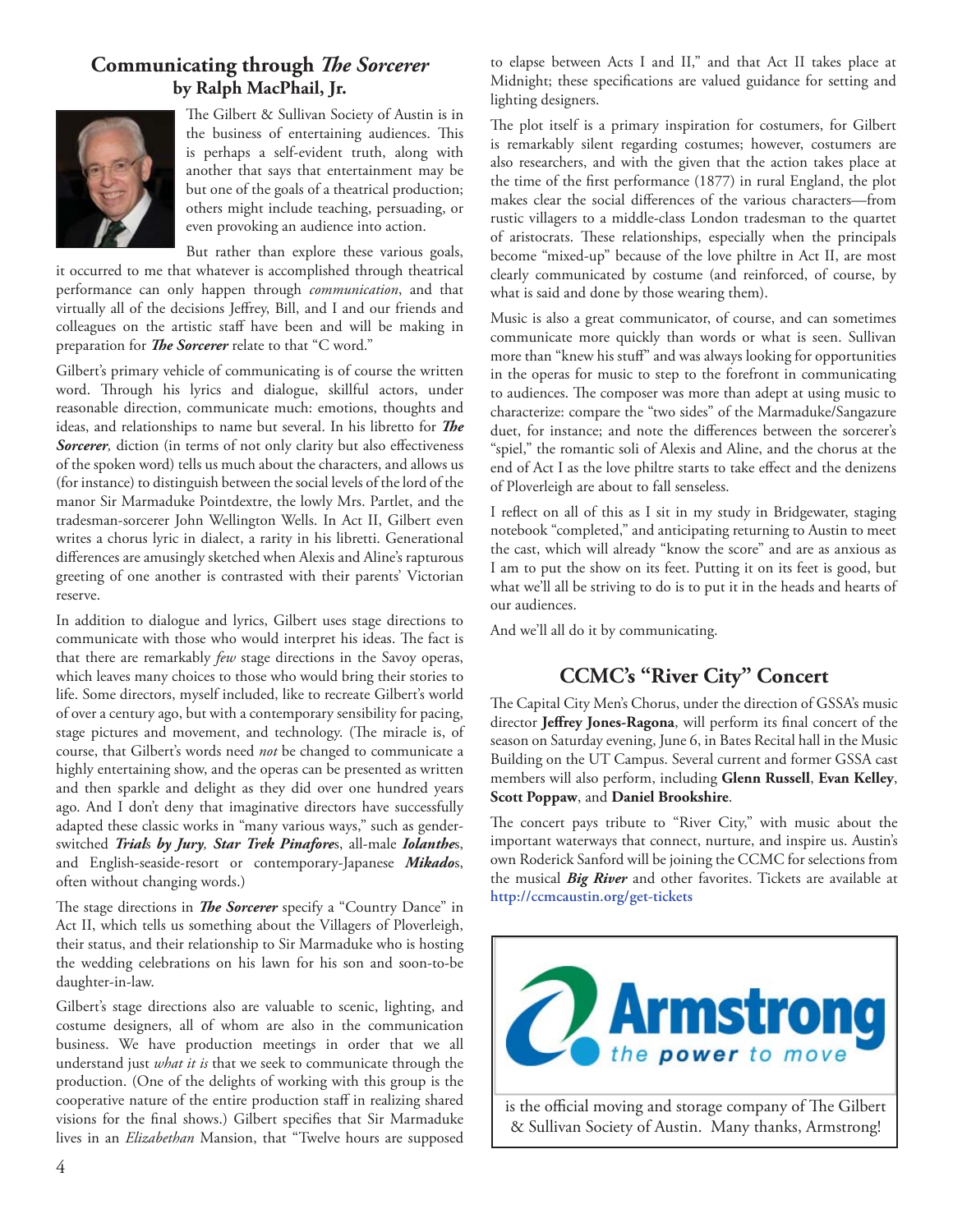### **An Open Letter from Reba Gillman's Daughter**

Dear GSSA Community:

Deep and profound thanks to all of you for your affection, love, caring and support for my mother, Reba Gillman, over the years and most especially in her last few weeks.

Special thanks to Sue Caldwell and Libby Weed for your beautiful tributes in the April 2015 Newsletter. We have always admired Sue for having the vision and commitment to co-found GSSA in the first place and for helping to sustain it. I enjoyed reading Libby's description of her relationship with Reba: it perfectly mirrors Reba's description of their relationship. Together they made an awesome and formidable team!

Reba enjoyed all the wonderful friendships, all the music, all the creativity. In the past 10 years she told me more than once, "This is my life's blood," "This is what's keeping me alive." (Of course, she also told me that climbing stairs daily was keeping her alive.)

Please know she took a personal interest in all of your musical careers. She wanted each of you to succeed!

Fairly early in GSSA history—late 1970s or early 1980s—Len decided GSSA needed an orchestra, or at least some key instruments, for the

grand productions. Clarinetist Martha MacDonald was the original "orchestra" all by herself. For the 1982 production of *Trial by Jury* she also played triangle for "Hark, the hour of 10 is sounding." Look for her in today's GLOO.

Sometime after that, Reba realized that it's not enough to simply talk about an orchestra: financial backing is necessary also. So she started supporting the orchestra financially. The orchestra has been growing both in numbers and in richness over the years and today it sounds so very good!

Now here's a story about Reba: When she played Phyllis in the Lafayette Opera Guild's production of *Iolanthe*, the show was such a great success that several performances were added, including one in a small venue in another town. There was no time for the director to change anything. As the curtain opened, she expressed dismay that one of the standing microphones was in the wrong place. I (a mere child) slipped backstage and told Reba. As Reba skipped onto the stage playing flageolet and singing, she reached out her right arm, picked up the microphone and moved it the desired 3 feet without missing a beat!

Whatever it takes! The show must go on!

Thank You, GSSA!

Miki Gillman

|                                                                                                                                                                                                                                | <b>MEMBERSHIP FORM</b><br>We encourage you to join our Society. If you are a member, please check your membership renewal on the top of the mailing label.<br>If expired or near expiration, your membership needs to be updated! To correct your address, renew your membership, or become a<br>member, complete this form, and mail it to us with your check, payable to "GSSA," or call to join (512) 472-4772 (GSSA). |
|--------------------------------------------------------------------------------------------------------------------------------------------------------------------------------------------------------------------------------|---------------------------------------------------------------------------------------------------------------------------------------------------------------------------------------------------------------------------------------------------------------------------------------------------------------------------------------------------------------------------------------------------------------------------|
| Please check a membership category:                                                                                                                                                                                            |                                                                                                                                                                                                                                                                                                                                                                                                                           |
| Individual $(\$20-\$29)$<br>Family/Group (\$30-\$49)<br><b>Patron</b> (\$50-\$99)<br>Grand Duke or Duchess (\$100-\$249)<br><b>Major General (\$250-\$499)</b><br>Pooh-Bah (\$500-\$999)<br><b>Pirate King (\$1000-\$2499)</b> | Does your company match donations?<br>I'd like to volunteer. I'm interested in:                                                                                                                                                                                                                                                                                                                                           |
| <b>Savoyard</b> (\$2500 & up)                                                                                                                                                                                                  | We are proud to list our members in our programs, but if you would prefer NOT to be listed in our programs, please check here:                                                                                                                                                                                                                                                                                            |

### **Wand'ring Minstrels**

The Minstrels performed three shows at Lake Pointe Elementary School on Friday, May 15, and is preparing for their Austin Lions Club Concert on June 4. If you would like to have the Wand'ring Minstrels perform at your school, please see the web site, **www. gilbertsullivan.org,** for information.







*Wand'ring Minstrels Robert L. Schneider, Katie Schneider, Martha Mortensen Ahern, and Janette Jones performed at Lake Pointe Elementary*